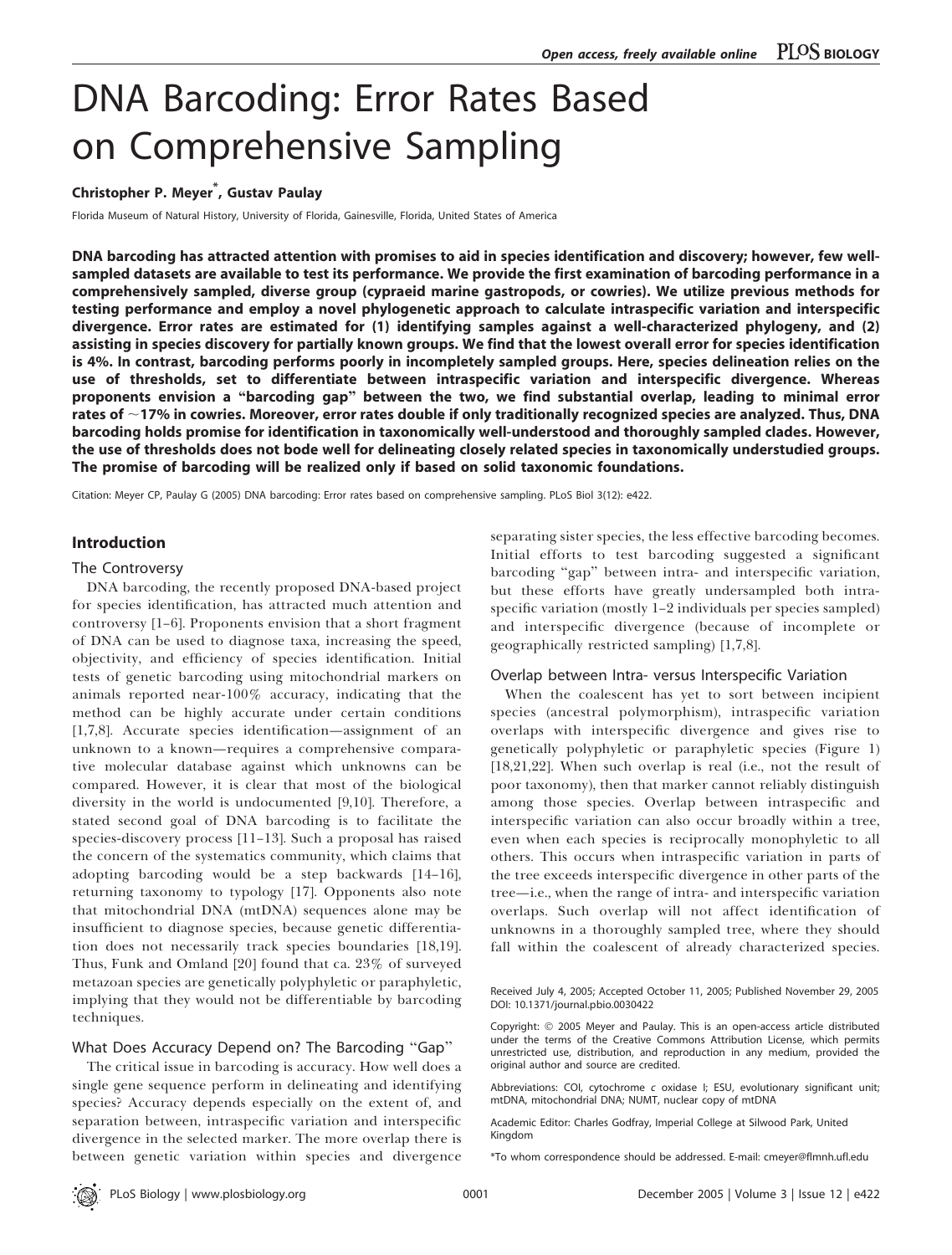

**Figure 1.** Phylogenetic Relationships and Terminology

(A) Reciprocal monophyly. Members of each species share a unique common ancestor. For each species, the white star represents the coalescent, the point at which all extant haplotypes share a common ancestry.

(B) Paraphyly. One species (Y), is monophyletic, but nests within another recognized species (X). Thus, the coalescent of species Y (small star) is contained within the coalescent of species X (large star).

(C) Polyphyly. Neither species X or Y are monophyletic, and both coalesce to the white star.

DOI: 10.1371/journal.pbio.0030422.g001

However, such overlap can have a substantial impact during the discovery phase (i.e., in an incompletely sampled group), as the status of unknowns that fall outside the coalescent of previously sampled species is problematic to evaluate.

#### Gap versus Overlap: The Efficacy of Thresholds

The proposed mechanism for the evaluation of unknowns within a partially sampled phylogeny is through the implementation of thresholds, chosen to separate intraspecific variation from interspecific differences. An unknown differing from an existing sample by less than a threshold value is assumed to represent that species, but one differing from existing sequences by more than the threshold value is assumed to represent a new taxon. This method is vulnerable to both false positives and false negatives. False positives are the identification of spurious novel taxa (splitting) within a species whose intraspecific variation extends deeper than the threshold value; false negatives are inaccurate identification (lumping) within a cluster of taxa whose interspecific divergences are shallower than the proposed value. The accuracy of a threshold-based approach critically depends upon the level of overlap between intra- and interspecific variation across a phylogeny. While Hebert et al. [7] suggest that a wide gap between intra- and interspecific variation makes a threshold approach promising (Figure 2A), Moritz and Cicero [23] argue that the overlap is considerably greater when a larger proportion of closely related taxa are included, making the method problematic (Figure 2B). To evaluate the performance of this method, we need to assess the extent of and overlap between intra- and interspecific genetic variation comprehensively, within a thoroughly sampled clade [23,24].

Here we present the first dataset sufficiently comprehensive to robustly evaluate the efficacy of DNA barcoding: the cowrie genetic database [25,26]. This dataset includes sequences from  $\geq 2,000$  individuals in 263 taxa, representing .93% of recognized cowrie (marine gastropods of the family



Figure 2. Schematic of the Inferred Barcoding Gap The distribution of intraspecific variation is shown in red, and interspecific divergence in yellow. (A) Ideal world for barcoding, with discrete distributions and no overlap. (B) An alternative version of the world with significant overlap and no gap.

DOI: 10.1371/journal.pbio.0030422.g002

Cypraeidae) species worldwide, with multiple individuals from  $>80\%$ , and at least five individuals from  $>50\%$  of the taxa. These data provide near comprehensive sister-species coverage, and a broad survey of intraspecific variation. We use this dataset to address several questions. How accurate is molecular identification of unknowns in a thoroughly sampled tree? What are the reasons for failures in such identifications? How much do intraspecific variation and interspecific divergence overlap across this well-sampled phylogeny? How much error is associated with thresholdbased identifications, and what threshold value minimizes this error? Finally we use data from two smaller but similarly exhaustively sampled clades (of limpets [27] and turbinid gastropods [28]), to evaluate the generality of these patterns. Cowries encompass a diversity of species attributes: recent versus ancient, planktonic versus direct development, common versus rare, and large Indo-west Pacific-wide ranges versus single island endemics. All cowries have internal fertilization, mostly with feeding larvae, whereas limpets and turbinids are external fertilizers, with non-feeding larvae. While all three examples are gastropods, their range of species attributes implies that these findings are likely applicable to a wide range of taxa.

The effectiveness of barcoding is critically dependent upon species delineation: splitting decreases while lumping increases both intraspecific variation and interspecific divergence. Taxonomically, cowries are one of the most extensively studied marine gastropod families, both morphologically [29– 33] and genetically [25,26], thus their species are well circumscribed. We analyze and compare barcoding performance for two types of species-level taxa based on different levels of taxonomic analysis: (1) traditional, morphological species, as defined by the most recent morphology-based revision [33], and (2) evolutionary significant units (ESUs), as defined through an integrative taxonomic analysis of combined and extensively sampled genetic and morphological data (slightly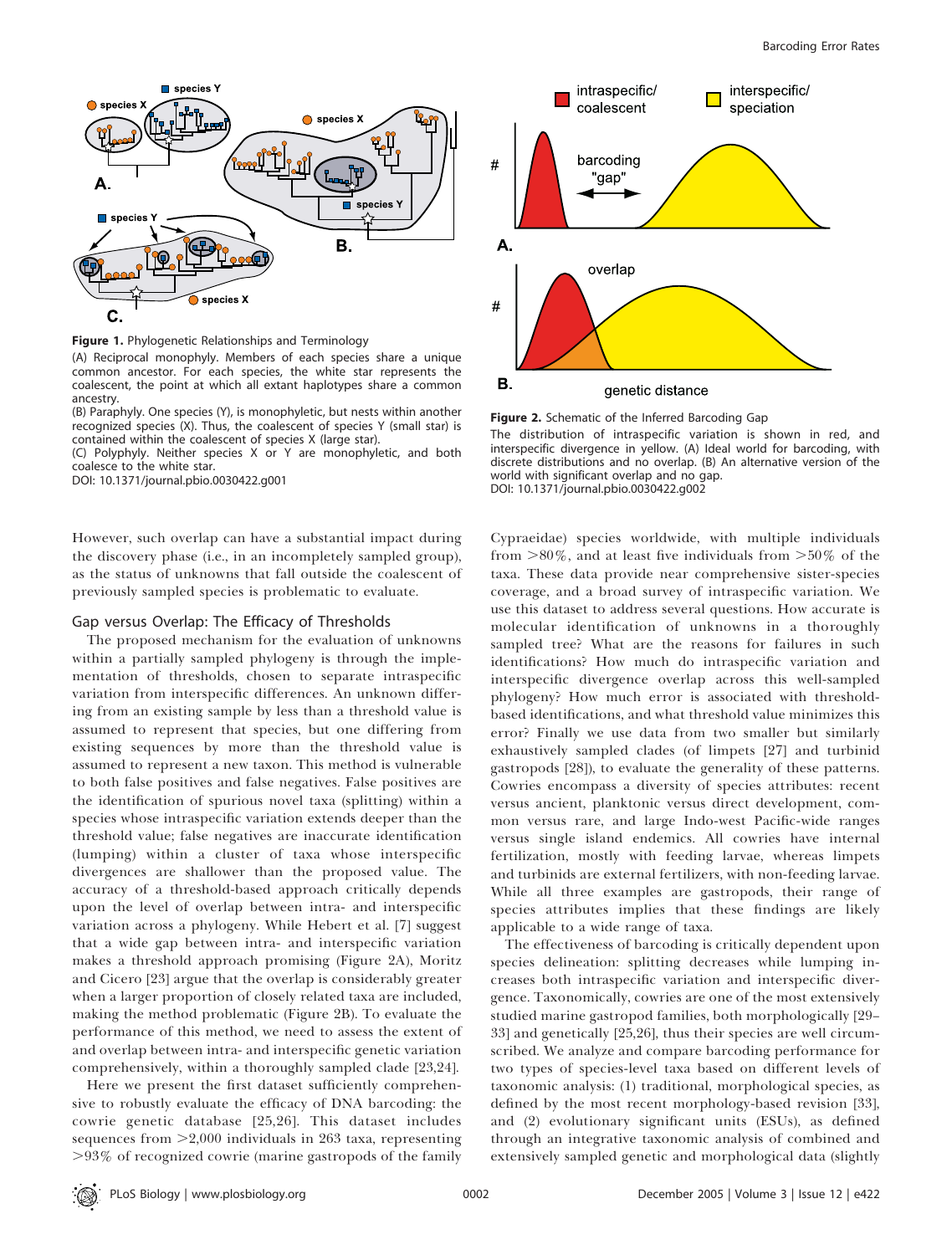modified from [25,26]). We thus compare the efficacy of barcoding across a  $2 \times 2$  matrix: performance with traditional species versus ESUs in an identification versus discovery setting. Traditional species provide a test of barcoding when substantial morphological information is available, but remain untested with genetic tools. This level of knowledge is comparable to biotic checklists, which are often used to guide sampling in barcoding efforts. In contrast, ESUs provide the best of integrative taxonomy, a system where populationlevel and geographically extensive genetic sampling has tested species-level boundaries described by extensive morphological studies. Because ESUs are defined as reciprocally monophyletic units, they exclude the possibility of, and errors associated with, paraphyletic or polyphyletic species, and thus provide the optimal units for barcoding. Given that at present their reciprocal monophyletic status is based on the same genetic marker used for barcoding, they should lead to 100% accuracy in species identification tests. Presently, cowrie ESUs exclude potentially valid, young species that are not reciprocally monophyletic in cytochrome  $c$  oxidase I (COI) sequences; however, additional work may demonstrate some of these to be valid species. ESUs fulfill the phylogenetic species concept; however, we choose to recognize them only as ESUs, to emphasize that although they are genetically divergent and distinctive, they all are not, or destined to become, biological species.

The correspondence between ESU definitions and traditional morphological taxonomy is high. Remarkably, 255 ESUs (97%) have been recognized previously at either the specific or subspecific level and are therefore supported by independent morphological criteria in addition to molecular data. Only eight ESUs are genetically distinct but have not been previously recognized by traditional taxonomy; all of these are allopatric, genetically divergent lineages. So defined, the  $263$  ESUs sampled include  $>93\%$  of the 233 recognized cowrie species and 56 recognized subspecies. From here on, we use "ESU" to denote taxa recognized through an integrated approach with the aid of molecular criteria, and ''species'' to refer to taxa recognized at that level in traditional cowrie taxonomy. The same definition led to the recognition of 12 ESUs in the *Patelloida profunda* group of limpets [27] and 30 ESUs in the Astralium rhodostomum complex of turbinid gastropods [28]. In both groups traditional taxonomic study lags substantially behind cowries, and many ESUs represent undescribed, but morphologically recognizable, species.

# Results/Discussion

# Accuracy in Thoroughly Sampled Phylogenies: Identification

Identification of unknowns against a thoroughly sampled phylogeny was prone to error when traditional species were utilized, but accurate when ESUs formed the basis of the phylogeny. Assignment of unknowns to a phylogeny comprised of exemplars of every traditional species was correct 80% of the time using a neighbor-joining approach (see Materials and Methods). Eight percent of the assignments were incorrect, while 12% were ambiguous, with the unknown falling as sister to a clade comprised of its species plus its sister species. Parsimony analyses were unambiguously correct 79%, incorrect 7%, and ambiguous 10% of the time, while the correct placement was one of multiple, equally

parsimonious placements in 4% of the cases. Ambiguous assignments also represent failures of the barcoding method, as although the unknowns ''belong'' to sampled species, they fall outside of that species as characterized by an exemplar approach, and could represent a novel taxon. This approximately 20% failure rate at the species level is consistent with Funk and Omland's [20] assessment that 23% of metazoan species are not monophyletic.

In contrast, identification of unknowns was 98% accurate with a neighbor-joining approach against an ESU phylogeny. Similar analyses of turbinid and limpet datasets had success rates of 100% and 99%, respectively. These results are not unexpected, however, as the reciprocal monophyly criteria for circumscribing units predisposed the system for success. More surprising is the 2% failure rate (1% each from incorrect assignment and ambiguity). In these incorrect identifications, improper assignment involved a recently derived sister ESU. These failures occur because only a single exemplar was used to define ESUs in the phylogenies. The rooting of the three-taxon arrangement between the sample, correct ESU, and sister ESU is tenuous, and vulnerable to artifacts of incomplete sampling. If all sequenced haplotypes were included in the analyses, the unknown would have been correctly assigned. Nevertheless, these high success rates are encouraging, particularly since only a single exemplar was used for comparison [34], and many of the divergences between sister taxa are shallow.

What are the sources for the 20% failure rate in specieslevel analyses? Non-monophyly at the species level leads to barcoding failure both in thoroughly sampled and threshold approaches, and represents the greatest challenge for the method. Funk and Omland [20] recognize five reasons for species-level non-monophyly; two of these account for most non-monophyly in cowries: imperfect taxonomy and incomplete lineage sorting. Imperfect taxonomy can cause nonmonophyly either through lack of recognition of multiple taxa within a traditional species (overlumping) or when morphotypes are inappropriately recognized as species (oversplitting). Overlumping is common in cowries and readily identified via thorough genetic sampling: 16 recognized cowrie species (7%) are nested ESUs within other, paraphyletic species comprised of multiple ESUs (e.g., Palmadusta artuffeli within P. clandestina; Figure 3). Oversplitting is more difficult to resolve because young species that remain within their sister species' coalescent lead to the same polyphyletic, genetic signature. Of 218 traditional cowrie species tested [25,26], 18 (8%) are polyphyletic with respect to another recognized species. These are either young species (incomplete lineage sorting), or artificially split forms (imperfect taxonomy); additional research is needed to resolve their status. Note that such young species are also neglected by the ESU approach and represent the ultimate limit for barcoding: non-monophyly that cannot be eliminated at the marker (COI) used.

Using the ESU concept in hindsight, we can ascribe the failures in our species-level test to artifacts of paraphyly or polyphyly (Figure 1). Ten percent of the failures can be attributed to overlumped, paraphyletic species, while nine percent are the results of either oversplit or young (incompletely sorted) polyphyletic species. The remaining 1% is real error based on single exemplars of the type mentioned previously.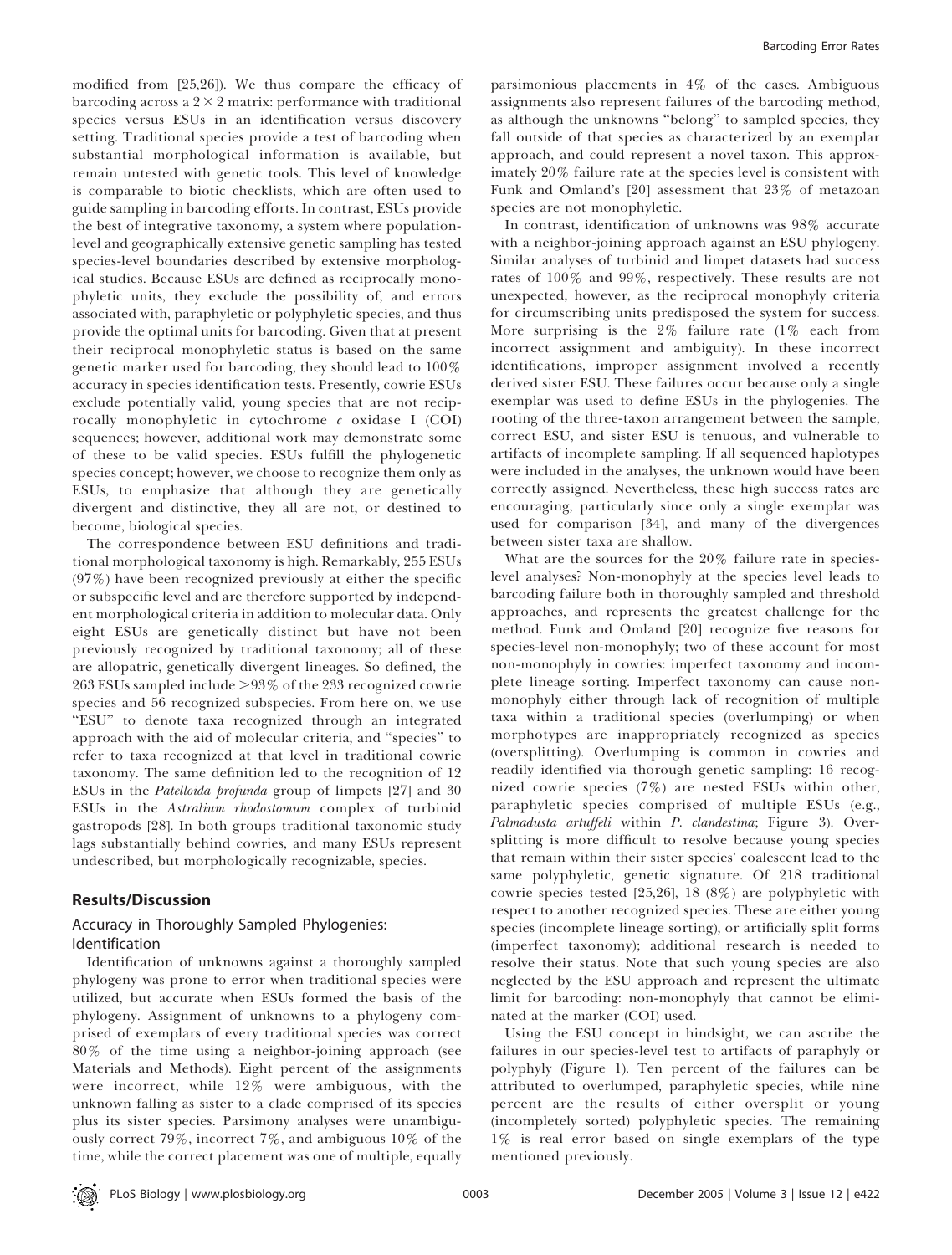

Figure 3. Intraspecific and Interspecific Estimations

A subclade of five cowrie ESUs shows how both coalescent and divergence depths are generated. The two most disparate individuals are culled from within each ESU (left—red) and used in a constrained phylogeny with a molecular clock enforced (right) to recover both the maximum coalescent depth (red) and the divergence depths between sisters (yellow). Two young ESUs (stars) would be missed (false negatives) if a 3% threshold cutoff (shown) was employed. Note that Palmadusta artuffeli, a Japanese endemic species, is nested among monophyletic subspecies of the paraphyletic species P. clandestina. The black circle indicates the coalescent for the species P. clandestina, and the black star indicates the interspecific divergence for species-level analyses. DOI: 10.1371/journal.pbio.0030422.g003

The other three causes of species non-monophyly (inadequate phylogenetic information, unrecognized paralogy, and introgression) identified by Funk and Omland [20] are of minor importance in these studies. Since all three gastropod datasets are well circumscribed using morphological, anatomical, geographic, and molecular attributes, we have minimized the problems of inadequate phylogenetic information. We can estimate error rates associated with paralogy and the presence of nuclear copies of mtDNA (NUMTs; [35]). In generating sequence data for 2,026 cowrie individuals, seven sequences (0.3%) have been generated that are thought to be NUMTs, all within three species. Low levels of NUMTs  $(<1%)$  were also reported by Hebert et al. [12] in their study of Astraptes butterflies. NUMTs can be problematic in some taxa (e.g., [36]), but their presence is usually ascertained by translation shifts in amino acid patterns or signal deterioration in electropherograms derived from non-cloned products. The final source of non-monophyly is introgression. Hybrid individuals have been reported within cowries, and indeed, mtDNA data reveal that individuals assigned conchologically to certain species or subspecies possess haplotypes of closely related lineages, indicating some past introgressive or hybridization event. Using only mtDNA sequences, these individuals would be identified incorrectly. How frequently does this occur? Less than 2% of cowrie individuals, 1% of turbinids, and 0% of limpets possess COI sequences inconsistent with their morphology, indicating that the impact of introgression has been minor. Nevertheless, this low frequency should be included in error estimation. Therefore, our overall empirical error in the best of situations (ESUs) for species identification is 4%–12%: 2% because of the use of single exemplars, 2% from introgression, and 0%–8% from polyphyletic species.

# Accuracy in Undersampled Phylogenies Using Thresholds: **Discovery**

To evaluate the efficacy of thresholds for species delineation in a partially sampled clade, we examined the overlap



A. Coalescent depth vs. sample size. B. Histograms for coalescent depths of various sample size classes. Mean coalescent depth increases with increased sample size, from 0.0049 for  $n \ge 2$ , to 0.0057 for  $n \ge 5$ , to 0.0068 to 0.0070 for  $n \ge 10$ .

DOI: 10.1371/journal.pbio.0030422.g004

between intra- and intertaxon divergences at both ESU and species levels using a phylogenetic approach. Three different metrics were used to characterize intraspecific variation: (1) average pairwise intraspecific difference (K2P distance) between all individuals sampled within species/ESU, as employed by previous researchers [7,8]; (2) average theta  $(\theta)$ , where theta is the mean pairwise distance within each taxon, thereby eliminating bias associated with uneven sampling among taxa; and (3) average coalescent depth, the depth of the node linking all sampled extant members of a taxon, bookending intraspecific variability (see Materials and Methods). Genetic distance between terminal taxa and their closest sister was used to characterize interspecific divergence.

A wide range of intraspecific variation was encountered among ESUs in all three datasets, with generally less variation in turbinids and limpets than cowries. Sampling effort was designed to capture the greatest intraspecific variation by targeting the most disparate populations in a taxon, whenever possible. Thus, while coalescent depths generally increase with sample size (Figure 4A), they are variable, and ESUs with  $n \geq 2$ ,  $n \geq 5$ , and  $n \geq 10$  samples overlap broadly (Figure 4B). The distribution of all intraspecific, pairwise genetic distances approximates a Poisson distribution (Figure 5A). Calculated values of theta for cowrie ESUs with  $\ge$ ten samples are normally distributed, and are highly correlated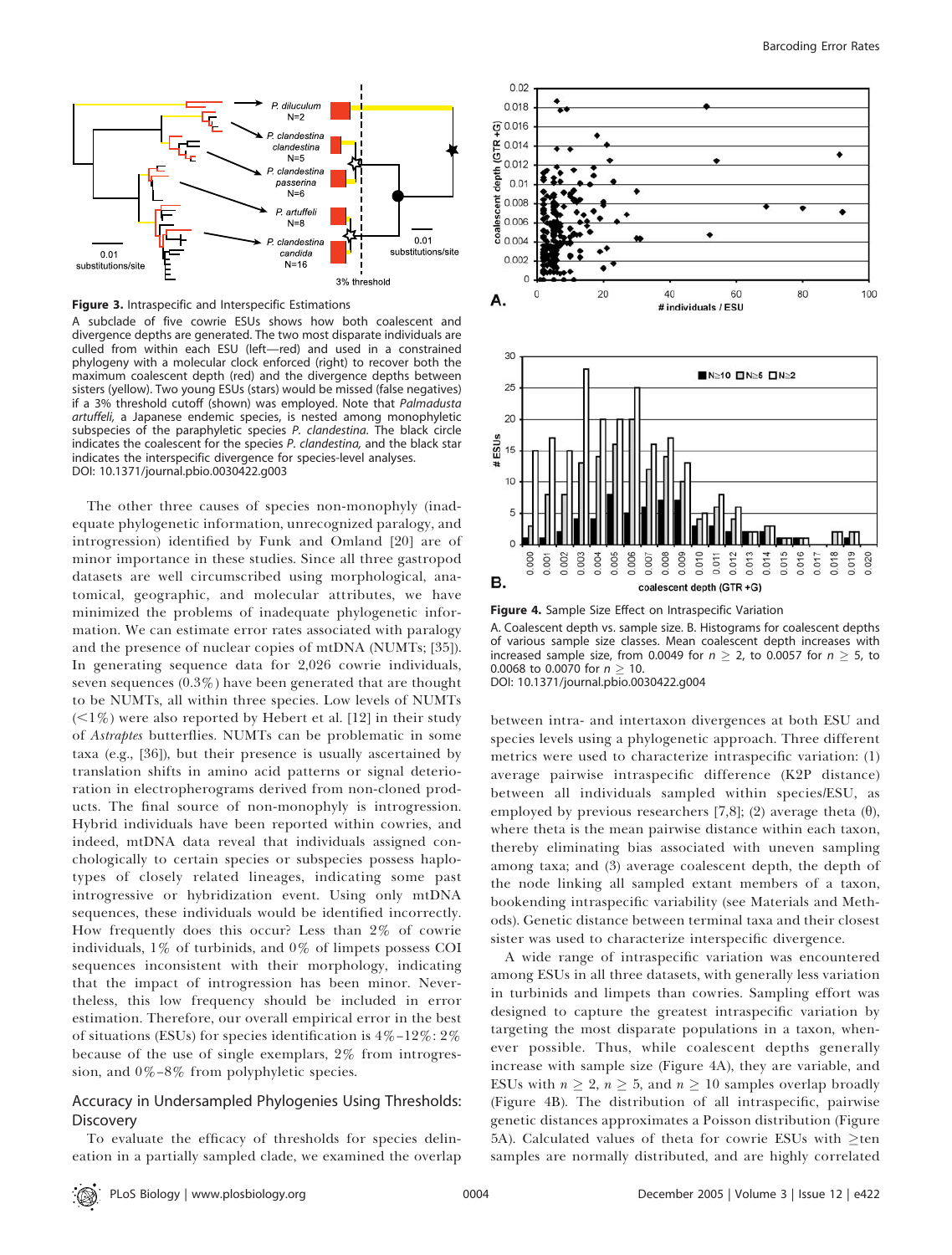

Figure 5. Alternative Metrics for Intraspecific Variation

(A) Distribution of all intraspecific pairwise K2P distances for cowrie ESUs with  $n \geq 10$ , turbinids and limpets. Left y-axis for cowries; right y-axis for others.

(B) Comparison between estimated theta versus estimated maximum coalescent for each cowrie ESU with  $n \geq 10$ ;  $r^2 = 0.837$ .

(C) Distribution of theta values for cowrie ( $n \ge 10$ ), turbinid and limpet ESUs.

DOI: 10.1371/journal.pbio.0030422.g005

with estimated coalescent depth (Figure 5B). All three measures of intraspecific variability (average pairwise distances, theta, and coalescent depth) are substantially higher in cowries than in turbinids or limpets (Table 1). This may be a result of smaller effective population sizes in the latter two groups [37], reflecting their poor dispersal abilities because of non-feeding larvae, and resultant narrow ESU ranges. A similar pattern is evident within cowries: taxa that lack planktonic larvae and consequently have restricted dispersal and narrow ranges, have a smaller mean theta (0.0029) than cowries that possess planktonic larvae (0.0070).

As with intraspecific variation, a wide range of interspecific differences is found in all three gastropod groups, indicating that divergences are spread out over time (Figure 6). It is interesting to note that intraspecific variation (as measured by coalescent depth) is not correlated with interspecific divergence for ESUs  $\geq$  five individuals ( $p = 0.12$ ), indicating

#### Table 1. Intraspecific Variation

| <b>Gastropod Group</b> | <b>Intraspecific Variation</b>          |               |                            |  |
|------------------------|-----------------------------------------|---------------|----------------------------|--|
|                        | <b>Intraspecific</b><br><b>Distance</b> | Mean<br>Theta | Coalescent<br><b>Depth</b> |  |
|                        |                                         |               |                            |  |
| Cowries                | 0.81%                                   | 0.63%         | 0.70%                      |  |
| <b>Turbinids</b>       | 0.18%                                   | 0.25%         | 0.22%                      |  |
| Limpets                | 0.25%                                   | 0.29%         | 0.30%                      |  |

Average intraspecific variation (genetic distance) for each of the three gastropod groups based on three alternative metrics: all intraspecific differences, theta per species, and coalescent depth. DOI: 10.1371/journal.pbio.0030422.t001

that older species (those without close extant relatives) do not have more intraspecific variation than younger species (those with close relatives).

Gap or overlap? Efficacy of thresholds with ESUs. We found broad overlap between levels of intraspecific variation and interspecific divergence at the ESU level in cowries. Intraspecific variation is well constrained: only five ESUs  $(2\% - 3\%)$ of ESUs with  $n \ge 10$ ,  $n \ge 5$ , and  $n \ge 2$  samples/ESU) have coalescent depths  $>1.5\%$  (=3% threshold), and none have  $>2\%$  ( $=4\%$  threshold) (Table 2). Coalescent depths are recorded as nodal depths, and thus are half the value of pairwise distances commonly reported for threshold values. Therefore, if an unknown was  $>3\%$  divergent from all other samples, we could say with  $\sim 98\%$  confidence that it represents an independent evolutionary lineage. Such falsepositive errors become rapidly more common at lower thresholds, as 20%, 15%, 11% of ESUs (with  $n \ge 10$ ,  $n \ge 5$ , and  $n \geq 2$  samples/ESU) have coalescent depths  $>1\%$  (=2%) threshold). In turbinids and limpets, all coalescent depths are  $\leq$ 1%, thus none yield a false positive at even a 2% threshold. Because these error rates are determined by maximum coalescent depth, this assessment of performance is conservative. Two randomly chosen individuals within an ESU will likely be less divergent than the two most disparate individuals. For direct comparison with Hebert et al. [7] and Barrett and Hebert [8], examination of all intraspecific pairwise distances (Figure 5A) yields 99% and 95% confidence values at thresholds set at 2.85% and 1.99% in





Distribution of divergence depths between terminal ESUs and their sister ESU(s) in cowries, turbinids and limpets. DOI: 10.1371/journal.pbio.0030422.g006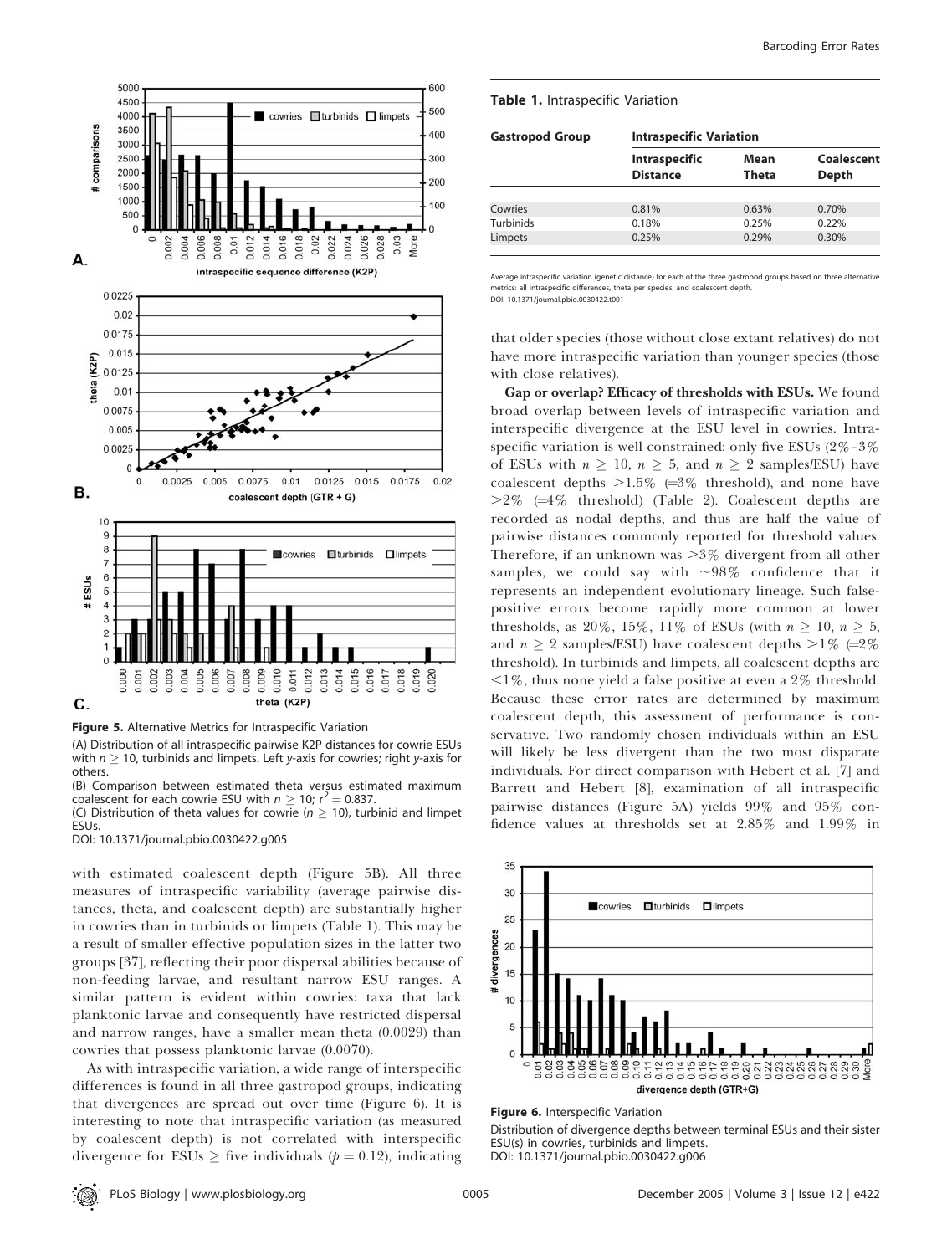|                | <b>Cowries</b> |          |                              | <b>Turbinids Limpets</b> |          |
|----------------|----------------|----------|------------------------------|--------------------------|----------|
|                |                |          | n > 2                        |                          |          |
|                |                |          |                              |                          |          |
| Number of ESUs | 60             | 143      | 216                          | 30                       | 12       |
| 3%             | 2(3%)          | 5(3%)    | 5(2%)                        | 0                        | 0        |
|                | 2%             | 12 (20%) | $n > 10$ $n > 5$<br>21 (15%) | 25 (11%)                 | $\Omega$ |

Table 2. False-Positive Error Rates

Levels of oversplitting are tallied for sets of ESUs based on either a 3% or 2% genetic distance cutoff value. The cowrie data are broken into three sample size categories. DOI: 10.1371/journal.pbio.0030422.t002

cowries, 1.12% and 0.81% for turbinids, and 1.38% and 0.52% for limpets, respectively.

In contrast, interspecific ESU divergences are much less constrained, extending at their lower end well into the range of intraspecific variation (Figure 7A). Thus, high divergence thresholds miss many young ESUs. Of the 263 cowrie ESUs sampled, 16% would be artificially lumped with another ESU at a 3% threshold, and 8% would be lumped even at a 2% cutoff (Table 3). Most (79% at the 3% threshold) of the lumped ESUs are allopatrically distributed sister taxa, yet more than half (22 of 42) are traditionally recognized species. A similar percentage of taxa would be overlooked at a 3% cutoff in turbinids  $(20\%)$  and limpets  $(17\%)$  (Table 3). This high incidence of false negatives reflects both the comprehensive phylogenetic sampling and increased taxonomic scrutiny these taxa have received.



Figure 7. Barcoding Overlap: Cowrie ESUs

(A) Relative distributions of intraspecific variability (coalescent depth red) and interspecific divergence between ESUs (yellow), demonstrating significant overlap and the lack of a barcoding gap. Note that the x-axis scale shifts to progressively greater increments above 0.02.

(B) Cumulative error based on false positives plus false negatives for each threshold value. The optimum threshold value is 0.013 (2.6%), where error is minimized at 17%.

DOI: 10.1371/journal.pbio.0030422.g007

# Table 3. False-Negative Error Rates

| Parameter      |    | Cowries  | <b>Turbinids</b> | <b>Limpets</b> |
|----------------|----|----------|------------------|----------------|
| Number of ESUs |    | 263      | 30               | 12             |
| Cutoff value   | 3% | 42 (16%) | 6(20%)           | 2(17%)         |
|                | 2% | 22 (8%)  | 6(20%)           | 2(17%)         |

Levels of overlumping are tallied for sets of ESUs based on either a 3% or 2% genetic distance cutoff value. DOI: 10.1371/journal.pbio.0030422.t003

How high should thresholds be set to minimize error? False-positive and false-negative error rates can be totaled for any threshold value across the phylogeny, and combined error minimized (Figure 7B). In cowries the lowest overall error (17%) was at a threshold values of 2.6%, and error varied little (17%–19%) between 2.4%–3.4% thresholds. Errors at these levels are largely the result of missing young taxa, not of false recognition of additional species. In turbinids, as in cowries, the distribution of intra- and interspecific divergences overlap, and combined error is lowest (7%) at thresholds values of 1.2%–1.6% (Figure S1). In contrast, thresholds are effective and error can be entirely eliminated in limpets: there is no overlap at a threshold of 1.7% (Figure S2). The better performance of turbinids and limpets is likely in part the result of their shallower coalescents and lower diversity.

A 3% threshold has been cited as sufficient genetic disparity to characterize different species [1]. The actual threshold value that researchers would be willing to accept as indicative of a new taxon, if any, varies depending upon philosophy, marker choice, and group of organisms. For our three datasets, a 3% threshold would work well at minimizing false positives, but it would create many false negatives. Alternatively, Hebert et al. [7], in order to screen for novel taxa, proposed to set a standard sequence threshold value that minimizes false positives at ten times the mean intraspecific variation. This would set the threshold at around 8% in cowries (based on 60 ESUs with  $n \ge 10$ ; Table 1), well above the 4% level where all false positives are eliminated, considerably above the optimum (2.6%), and leading to a 34% error rate (all false negatives).

Substantial variation in the relationship between intraspecific variation and optimal threshold values to either minimize combined error or to eliminate all false positives makes setting the latter on the former problematic. The optimum threshold values to minimize total error correspond to 3.2–4.1 times the level of intraspecific variation in cowries, depending on which measure is used (Table 4). The factors range from  $4.9-6.3\times$  if one were to use a conservative threshold that eliminates false positives. The corresponding ranges for turbinids are 4.8-7.8×, while for limpets it is at 5.7-6.83 (Table 4). The range of values among these gastropods and Hebert et al.'s [7] bird samples indicate that no simple formula based on intraspecific variation will yield a robust threshold to minimize error across groups.

Thresholds can be used to either minimize total error or to cleanly screen for novel taxa. Our results imply that they serve poorly for the former, as high error rates remain at even optimal threshold values. However thresholds can certainly be set in a way to guarantee that sequences beyond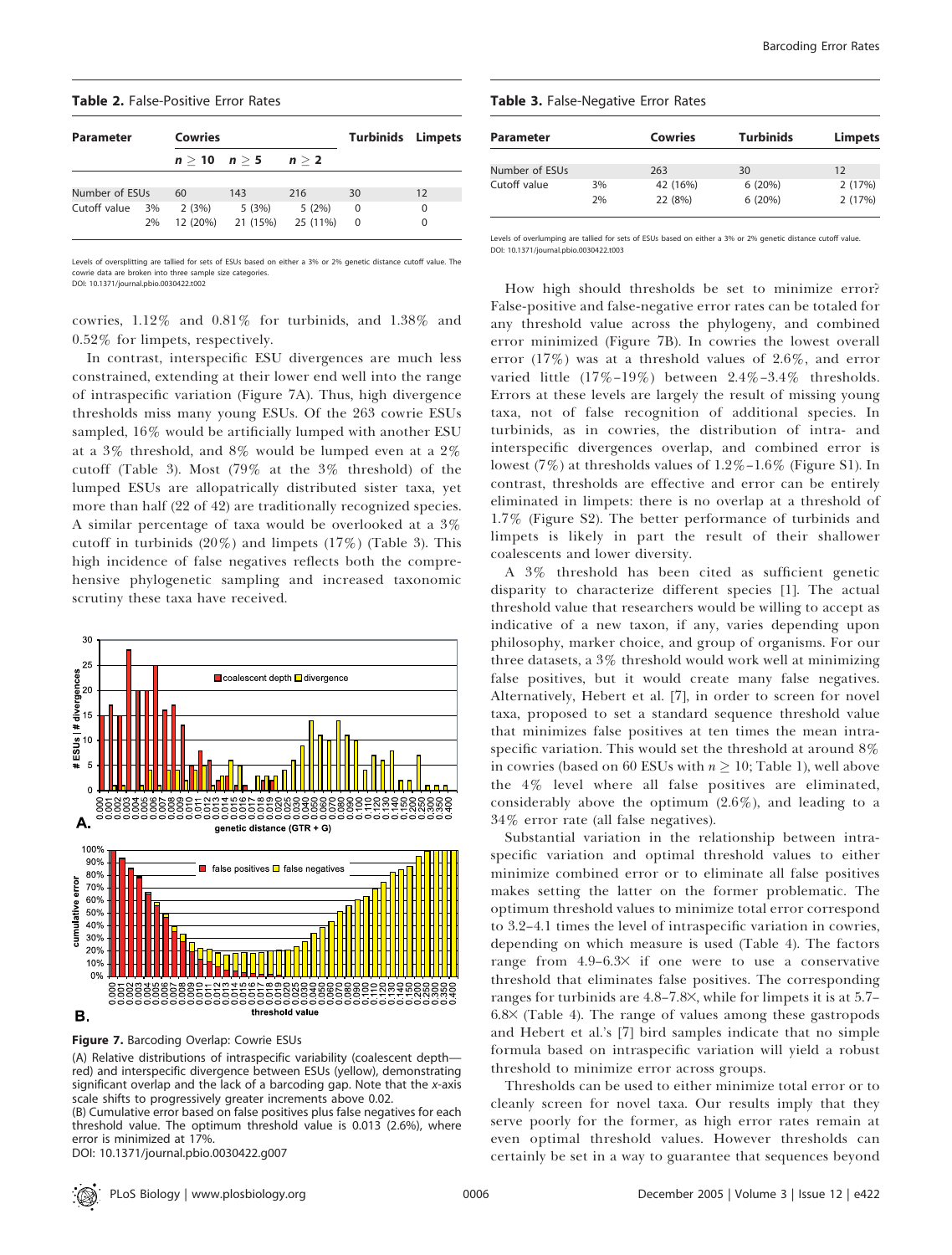## Table 4. Threshold Correction Factors

| Gastropod Threshold<br>Group | <b>Type</b>  | Value | <b>Threshold Correction Factor Multiplier</b>    |     |             |  |
|------------------------------|--------------|-------|--------------------------------------------------|-----|-------------|--|
|                              |              |       | Intraspecific Mean Coalescent<br><b>Distance</b> |     | Theta Depth |  |
|                              |              |       |                                                  |     |             |  |
| Cowries                      | Optimum      | 2.6%  | 3.2                                              | 4.1 | 3.7         |  |
|                              | Conservative | 4.0%  | 4.9                                              | 6.3 | 5.7         |  |
| <b>Turbinids</b>             | Optimum      | 1.2%  | 6.7                                              | 4.8 | 5.5         |  |
|                              | Conservative | 1.4%  | 7.8                                              | 5.6 | 6.4         |  |
| Limpets                      | <b>Both</b>  | 1.7%  | 6.8                                              | 5.9 | 5.7         |  |

Multipliers between intraspecific variation from Table 1 and optimum threshold value (set to minimize total error) o conservative threshold value (set to eliminate false positives). DOI: 10.1371/journal.pbio.0030422.t004

them represent novel taxa. In cowries, a 4% screening threshold eliminates all known intra-ESU variants, and guarantees that such divergent taxa are novel. However the same threshold will also miss 21% of novel taxa, as they will register less divergent. Thus, thresholds can assist in the species discovery process by guaranteeing the distinctiveness of genetically deep variants, at some cost.

Efficacy of thresholds with traditional taxonomy. Error rates almost double if we replace cowrie ESUs with the currently recognized species. This increase in error is the result of a simultaneous increase in the range of intraspecific variation and interspecific divergence, creating a wider



Figure 8. Intraspecific Variation Based on Recognized Species

(A) The distribution of all intraspecific pairwise distances for traditionally recognized cowrie species with  $n > 10$ . The white bars represent intraspecific distances where the two specimens compared fall into separate ESUs.

(B) Theta values for traditionally recognized cowrie species. Black bars are species that correspond to an ESU; white bars are species that include multiple ESUs.

DOI: 10.1371/journal.pbio.0030422.g008

overlap between the two in species than in ESUs. Intraspecific variability is substantially higher in traditional species than ESUs for all three metrics. The distribution of all intraspecific pairwise comparisons is multi-modal, reflecting the lumping of discrete ESUs (Figure 8A). The means of all intraspecific pairwise distances and theta are both three times as high within species (2.97%,  $\theta = 1.86\%$ ) than within ESUs (0.81%,  $\theta$ )  $= 0.63\%$ ) (Figure 8). The range of interspecific divergence is also increased because numerous traditionally recognized cowrie species are not monophyletic in their COI, either because their coalescents have not sorted, or because they represent forms recognized by splitters that are not based on biological species. As a result, overlap between intra- and interspecific differences and error rates associated with thresholds both are greater when traditional species are used (Figure 9). The optimal threshold for recognized species is 5%, with an error rate of 33%. The 2.6% threshold, optimal for ESUs, yields a 37% error rate. Thus, thresholds fare poorly even in a thoroughly sampled phylogeny, if the basis for sampling is traditionally recognized species. This result is a strong warning against limited sampling to exemplars for taxa based on species checklists, even for relatively wellknown groups. Had we not sampled the various subspecies of cowries and geographic locations as in the turbinids and limpets, we would have had a very different perspective on intra- and interspecific divergences.

Global versus regional sampling. This broad overlap contrasts with Hebert et al.'s [7] and Barrett and Hebert's



Figure 9. Barcoding Overlap: Cowrie Species

Data are presented as in Figure 7; however, estimates of intraspecific variation and interspecific divergence are based on traditionally recognized cowrie species.

(A) Relative distributions of intraspecific variability (coalescent depth red) and interspecific divergence between species (yellow), demonstrating a more pronounced overlap than when utilizing ESUs. Note that the x-axis scale shifts to progressively greater increments above 0.02.

(B) Cumulative error based on false positives plus false negatives for each threshold value. The optimum threshold value is 0.025 (5%), where error is minimized at 33%.

DOI: 10.1371/journal.pbio.0030422.g009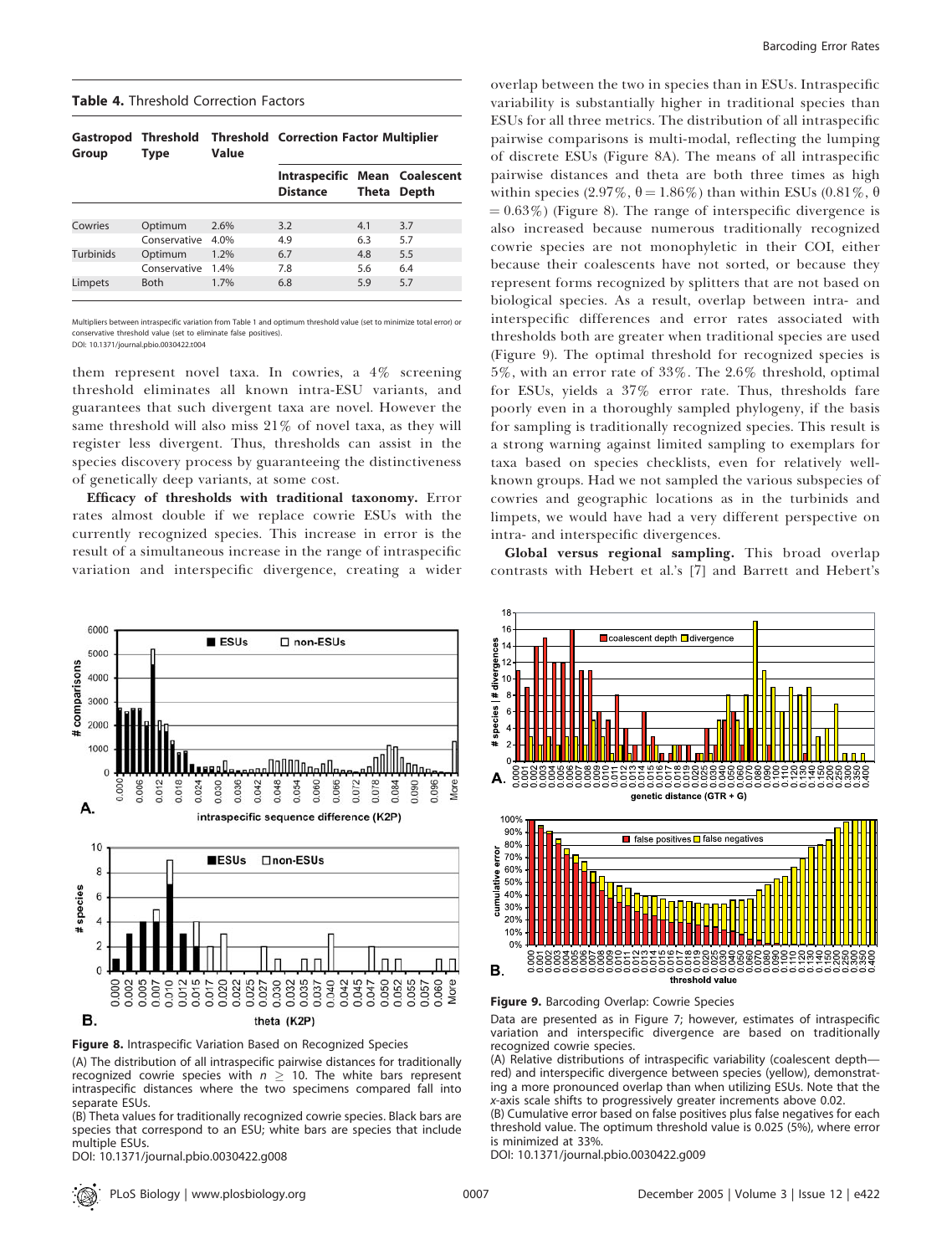[8] findings of a wide separation between intraspecific variation and interspecific divergence in a sample of North American birds and spiders. What causes this difference? This difference likely reflects differential intensity (number of samples per species/ESU) and scale (regional versus global) of sampling, rather than differences among birds, spiders, and snails. First, Hebert et al.'s [7] appraisal of intraspecific variation was limited, and thus they underestimated intraspecific variation [23,24]. Second, they substantially undersampled true sister species pairs [23,24,38], and thus overestimated interspecific divergence. Regional studies [1,7,8] undersample the most closely related species, which are frequently allopatric, and thus underestimate global error rates. The purported barcoding "gap" reported in these studies is the best-case scenario, and can only get worse (decrease or disappear) with increased intraspecific and interspecific sampling. Error rates are lower in regionally scaled analyses if the geographic scale of the study excludes allopatric sister taxa, thus artificially increasing observed interspecific divergence levels. For instance, a barcoding gap does exist if only cowries from the island of Moorea were investigated. The geographic scale where such reduction in error occurs is dependent on the geographic mode and scale of speciation of the group. While marine gastropods sampled at a single island would generally not include any allopatric sister taxa, terrestrial gastropods sampled at that same island may include many shallow sisters, if the landsnail group has undergone in situ radiation [39]. Consequently, error rates can be high even in geographically restricted analyses if diversification is local—through fine-scale allopatric speciation, sympatric speciation, polyploidy, or rapid attainment of sympatry following allopatry—or when invasive species homogenize the biota.

## Conclusions

Two principal elements are proposed in DNA barcoding: (1) the ability to assign an unknown sample to a known species, and (2) the ability to detect previously unsampled species as distinct. The prospect of assigning an unknown to a known is promising especially for well-known, comprehensively sampled groups that have been extensively studied by genetic and morphological taxonomy. In such globally comprehensive and well-circumscribed datasets, the majority of individuals  $(>96\%$  in these snails) may be successfully identified by a short fragment of mtDNA. However, even in such extensively studied taxa, a certain percentage of young species (0%–8% in cowries) will not be discernable because of ancestral polymorphism. DNA barcoding is much less effective for identification in taxa where taxonomic scrutiny has not been thorough, and species recognition is limited to a few traditional character sets, untested by additional studies and tools. In such modestly known groups, which represent the bulk of life on Earth, many species will appear to be genetically non-monophyletic because of imperfect taxonomy [20], contributing to a high error rate for barcode-based identification. Thus, to create an effective environment for identification through barcoding, comprehensive, taxonomically thoroughly studied, comparative databases are necessary. The barcoding movement will play a leading role in generating the standards and protocols for establishing these databases, and facilitating their development.

The promise of barcoding for species discovery based on

methodologies currently proposed should be tempered. The use of thresholds for species delineation is not promising and is strongly discouraged, as levels of overlap between intraand interspecific differences are likely to be significant in most major clades, particularly within diverse yet poorly documented groups. Thresholds can be effective in screening for substantially divergent novel taxa, but our data indicate such use will overlook at least one-fifth of life's forms that are distinct but less divergent. More elegant methodologies will be required that incorporate principles of population genetics, knowledge of intraspecific variability, and sister group attributes. Identifications or discoveries may be placed within a statistical framework [40], allowing statements such as ''based on the data at hand, sample X is 83% likely to be a member of taxon A.'' The Data Analysis Working Group (DAWG) associated with the Consortium for the Barcoding of Life (CBOL) is pursuing these analytical challenges.

While the barcode is certainly a link out and can provide access to life's encyclopedia, this book needs to be written in collaboration with taxonomists, systematists, and ecologists, in an integrative taxonomic framework [17,41,42]. Barcoding on a global scale can only achieve high accuracy once the majority of evolutionary units have been sampled and taxonomically assessed. This critical first step was achieved for the studied gastropod taxa by centuries of careful, traditional taxonomic consideration (cowries) and large sample sizes (for all three). Without this initial phase, a threshold approach is likely to fail for  $\sim$ 20% of the taxa and individuals at the species discovery phase.

# Materials and Methods

We sequenced 2,026 cowries for 614 bp of COI mtDNA, the traditional Folmer primer region proposed for barcoding most metazoans. Two or more individuals were sequenced from 82% (216) of ESUs,  $\geq 5$  from 54% (143), and  $\geq 10$  from 23% (60). To maximize recovery of the greatest intraspecific variation and test for geographical structuring, sequences were generated from the most geographically distant populations available. Molecular methods followed standard procedures and are reviewed in Meyer [25,26], Kirkendale and Meyer [27], and Meyer et al. [28].

We used standard, tree-based methods to address accuracy of identification in a thoroughly sampled phylogeny using both a species-level and ESU approach. One exemplar from each recognized species (the nominal subspecies if the species included multiple subspecies) or each identified ESU was used as the reference "barcode" exemplar in topological comparisons. We randomly selected 1,000 sequences from the cowrie COI dataset, excluding barcode exemplars, and limiting representation of each species or ESU to 15 or ten sequences, respectively, to minimize bias toward well-sampled taxa. Hybrid individuals (see above) were excluded. These  $1,000$  sequences were tested one at a time, and their placement relative to the barcoding exemplars evaluated in both neighborjoining (K2P) and parsimony phylogenies. Identification was considered correct if the sister taxon of the test sequence was the exemplar sequence of its corresponding species or ESU. Identification was considered incorrect if the sister taxon was wrong. If the random sequence fell below a node linking two recognized sister taxa including the corresponding species, the identification was considered ambiguous, as assignment to one or the other is equivocal, as the unknown could also represent a novel taxon. Similar analyses were performed with the turbinid ( $n = 200$  from 278) and limpet ( $n = 100$ ) from 125) datasets.

Pairwise K2P distances, theta, and coalescent depth were used to characterize intraspecific variation. Genetic distance between terminal taxa and their closest sister was used to characterize interspecific divergence. While the phylogenies used are based upon sequence data from two mtDNA markers (16S and COI: [26-28]), only COI was used for these analyses. The two most genetically distant individuals within each ESU (based on pairwise comparisons) were chosen to bookend genetic diversity and recover coalescent depth (maximum intra-ESU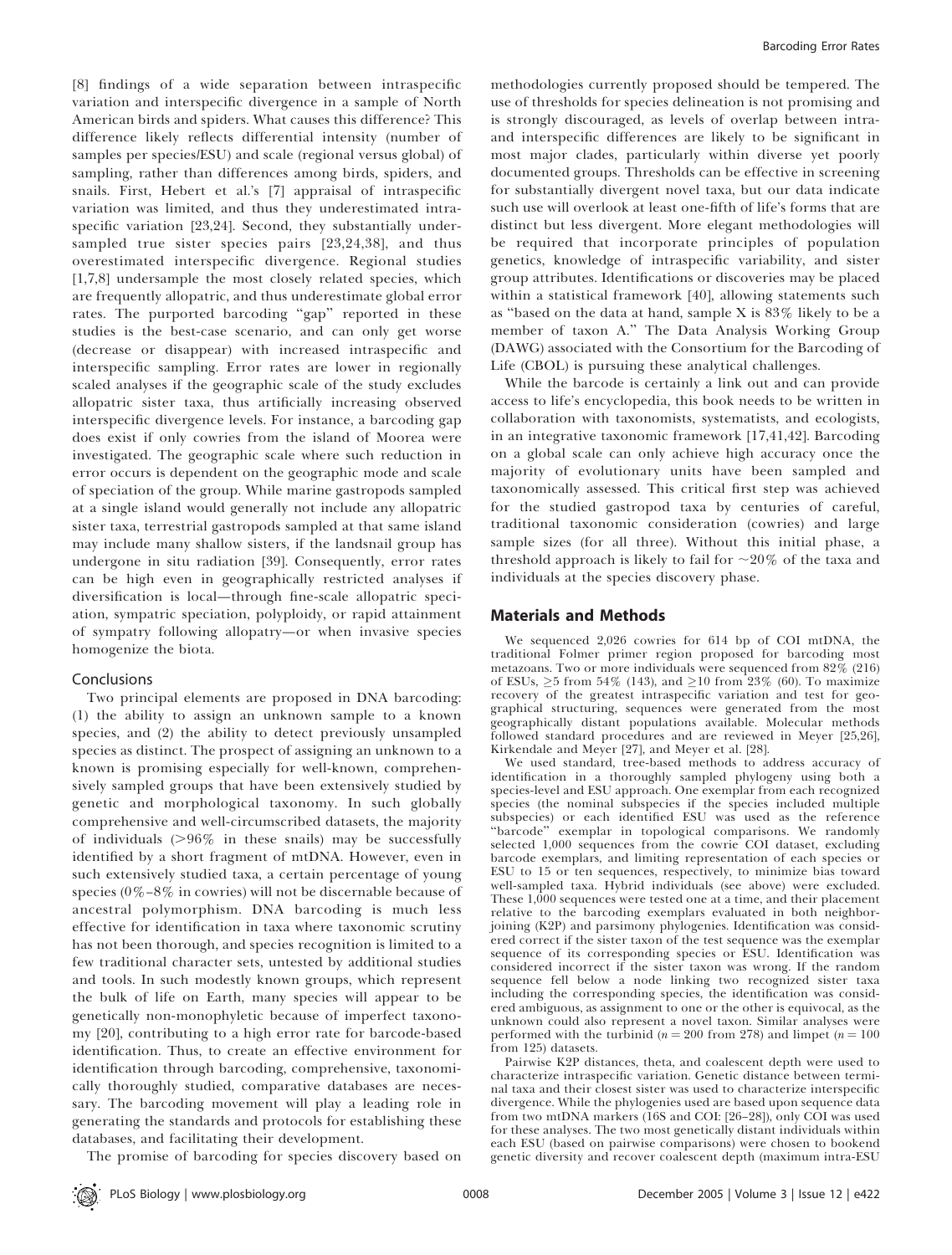variability). These two individuals replaced the exemplar taxon used to construct the overall phylogeny (Figure 3). A likelihood ratio test  $(GTR + G$  with and without a clock enforced) was used to test for clock-like behavior (using only COI) in the resulting tree. A clock could not be falsified for turbinids and limpets ( $p > 0.05$ ); but was falsified ( $p = 0.007$ ) for cowries. Coalescent depths and interspecific divergence estimates throughout are based on topologies with a molecular clock enforced, although the overall cowrie data marginally rejected rate constancy. We estimated theta by calculating the average intraspecific difference using K2P distances. All analyses were conducted using PAUP\* version 4.0b10 [43]. A listing of ESUs, number of individuals examined, interspecific divergence, and intraspecific metrics can be found in the supporting information for cowries (Table S1), turbinids (Table S2), and limpets (Table S3).

# Supporting Information

#### Figure S1. Barcoding Overlap in Turbinids

(A) Relative distributions of intraspecific variability (coalescent depth—red) and interspecific divergence between ESUs (yellow). Note that the x-axis scale shifts to progressively greater increments above 0.01.

(B) Cumulative totals of false positives plus false negatives for each threshold value. The optimum threshold value is between 0.005 or 0.007 (1.0%–1.4%), where error is minimized at  $7\%$ .

Found at DOI: 10.1371/journal.pbio.0030422.sg001 (169 KB EPS).

### Figure S2. Barcoding Gap in Limpets

(A) Relative distributions of intraspecific variability (coalescent depth—red) and interspecific divergence between ESUs (yellow). Note that the x-axis scale shifts to progressively greater increments above 0.01.

(B) Cumulative totals of false positives plus false negatives for each threshold value. A gap exists at a threshold of  $0.0085$  (1.7%), where error is eliminated.

Found at DOI: 10.1371/journal.pbio.0030422.sg002 (166 KB EPS).

#### Table S1. ESU Listing for Cowries

The table contains the taxon name, number of individuals sequenced, interspecific divergence (lineage) depth  $(GTR + G)$ , coalescent depth  $(GTR + G)$ , and estimated theta value (K2P). Asterisk (\*) denotes direct developers, lacking planktonic larvae.

### References

- 1. Hebert PDN, Cywinska A, Ball SL, DeWaard JR (2003) Biological identifications through DNA barcodes. Proc R Soc Lond B Biol Sci 270: 313–321.
- 2. Will KW, Rubinoff D (2004) Myth of the molecule: DNA barcodes for species cannot replace morphology for identification and classification. Cladistics 20: 47–55.
- 3. Marshall E (2005) Taxonomy—Will DNA bar codes breathe life into classification? Science 307: 1037.
- 4. Ebach MC, Holdrege C (2005) DNA barcoding is no substitute for taxonomy. Nature 434: 697.
- 5. Schindel DE, Miller SE (2005) DNA barcoding a useful tool for taxonomists. Nature 435: 17.
- 6. Gregory TR (2005) DNA barcoding does not compete with taxonomy. Nature 434: 1067.
- 7. Hebert PDN, Stoeckle MY, Zemlak TS, Francis CM (2004) Identification of birds through DNA barcodes. PLoS Biol 2: e312. DOI: 10.1371/journal.pbio. 0020312
- 8. Barrett RDH, Hebert PDN (2005) Identifying spiders through DNA barcodes. Can J Zool 83: 481–491.
- 9. Wilson EO (2003) The encyclopedia of life. Trends Ecol Evol 18: 77–80.
- 10. May RM (1997) The dimensions of life of earth. In: Raven PH, editor. Nature and human society: The quest for a sustainable world. Washington, D.C.: National Academy Press. pp. 30–45
- 11. Stoeckle M (2003) Taxonomy, DNA, and the bar code of life. Bioscience 53: 796–797.
- 12. Hebert PDN, Penton EH, Burns JM, Janzen DH, Hallwachs W (2004) Ten species in one: DNA barcoding reveals cryptic species in the neotropical skipper butterfly Astraptes fulgerator. Proc Natl Acad Sci U S A 101: 14812– 14817.
- 13. Janzen DH (2004) Now is the time. Philos Trans R Soc Lond B Biol Sci 359: 731–732.
- 14. Mallet J, Willmott K (2003) Taxonomy: Renaissance or Tower of Babel? Trends Ecol Evol 18: 57–59.
- 15. Seberg O, Humphries CJ, Knapp S, Stevenson DW, Petersen G, et al. (2003)

Found at DOI: 10.1371/journal.pbio.0030422.st001 (343 KB DOC).

Table S2. ESU Listing for Turbinids

The table contains the taxon name, number of individuals sequenced, interspecific divergence (lineage) depth  $(GTR + G)$ , coalescent depth  $(GTR + G)$ , and estimated theta value (K2P).

Found at DOI: 10.1371/journal.pbio.0030422.st002 (55 KB DOC).

#### Table S3. ESU Listing for Limpets

The table contains the taxon name, number of individuals sequenced, interspecific divergence (lineage) depth  $(GTR + G)$ , coalescent depth  $(GTR + G)$ , and estimated theta value (K2P).

Found at DOI: 10.1371/journal.pbio.0030422.st003 (36 KB DOC).

#### Accession Numbers

The GenBank (http://www.ncbi.nlm.nih.gov/Genbank) accession numbers for sequences discussed in this paper are: cowrie (AY161637– AY161846, AY534433–AY534503, and DQ206992–DQ207351), limpet (AY628240–AY628327), and turbinid (AY787233–AY787400). The complete datasets are available also by request from CPM or at the Cowrie Genetic Database Web site (http://www.flmnh.ufl.edu/cowries).

# Acknowledgments

Funding for these studies was provided by grants from the National Science Foundation (DEB-9807316/0196049 and OCE-0221382) to GP; and grants from Conchologists of America, the University of California Museum of Paleontology, and the National Institutes of Health (training grant in genetics) to CPM. Over 100 persons and many institutions contributed tissue samples for this study. They are acknowledged at the CGDP Web site. We would like to thank Brent Mishler, Craig Moritz, Mark Stoeckle, Kevin Omland, Felix Sperling, and two anonymous reviews for helpful comments or discussion on earlier drafts of this manuscript.

Competing interests. The authors have declared that no competing interests exist.

Author contributions. CPM conceived and designed the experiments, performed the experiments, and analyzed the data. CPM and GP contributed reagents/materials/analysis tools and wrote the paper.

Shortcuts in systematics? A commentary on DNA-based taxonomy. Trends Ecol Evol 18: 63–65.

- 16. Lipscomb D, Platnick N, Wheeler Q (2003) The intellectual content of taxonomy: A comment on DNA taxonomy. Trends Ecol Evol 18: 65–66.
- 17. Will KW, Mishler BD, Wheeler QD (2005) The perils of DNA bar-coding and the need for integrative taxonomy. Syst Biol. 54: 844–851.
- 18. Avise JC (2000) Phylogeography: The history and formation of species. Cambridge (Massachusetts): Harvard University Press. 447 p.
- 19. Avise JC (2004) Molecular markers, natural history and evolution. Sunderland (Massachusetts): Sinauer Associates. 541 p.
- 20. Funk DJ, Omland KE (2003) Species-level paraphyly and polyphyly: Frequency, causes, and consequences, with insights from animal mitochondrial DNA. Annu Rev Ecol Evol Syst 34: 397–423.
- 21. Rosenberg NA (2003) The shapes of neutral gene genealogies in two species: Probabilities of monophyly, paraphyly, and polyphyly in a coalescent model. Evolution 57: 1465–1477.
- 22. Neigel JE, Avise JC (1986) Phylogenetic relationships on mitochondrial DNA under various demographic models of speciation. In: Nevo E, Karlin S, editors. Evolutionary processes and theory. New York: Academic Press. pp. 515–534
- 23. Moritz C, Cicero C (2004) DNA barcoding: Promise and pitfalls. PLoS Biol 2: e354. DOI: 10.1371/journal.pbio.0020354
- 24. Prendini L (2005) Comment on ''Identifying spiders through DNA barcodes''. Can J Zool 83: 498–504.
- 25. Meyer CP (2003) Molecular systematics of cowries (Gastropoda: Cypraeidae) and diversification patterns in the tropics. Biol J Linn Soc Lond 79: 401–459.
- 26. Meyer CP (2004) Toward comprehensiveness: Increased molecular sampling within Cypraeidae and its phylogenetic implications. Malacologia 46: 127–156.
- 27. Kirkendale LA, Meyer CP (2004) Phylogeography of the Patelloida profunda group (Gastropoda: Lottidae): Diversification in a dispersal-driven marine system. Mol Ecol 13: 2749–2762.
- 28. Meyer CP, Geller JB, Paulay G (2005) Fine scale endemism on coral reefs: Archipelagic differentiation in turbinid gastropods. Evolution 59: 113–125.